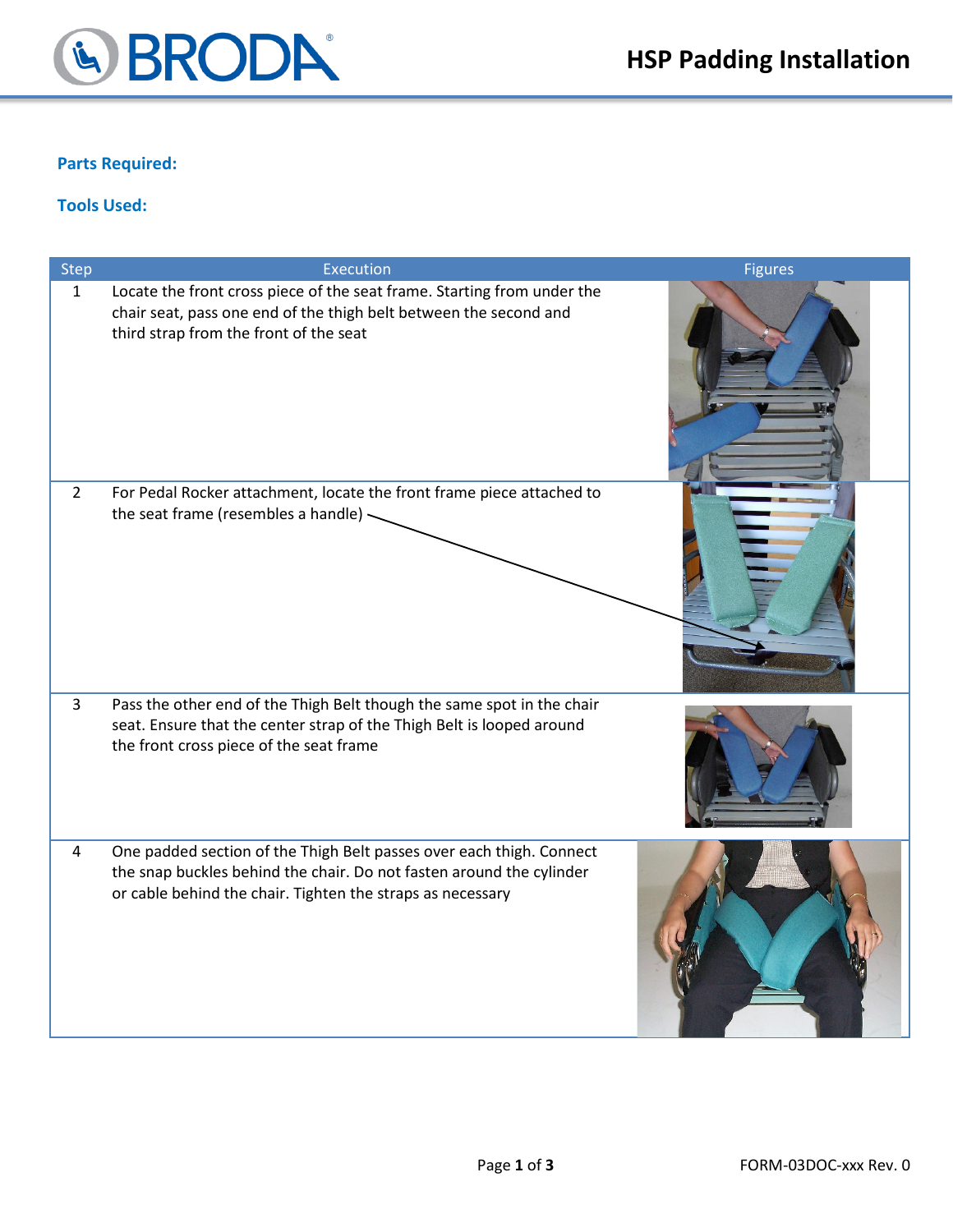

## **HSP Padding Installation**

| 5                       | Take the wing cover and slide it over top of the wing from the outside.                                                        |              |
|-------------------------|--------------------------------------------------------------------------------------------------------------------------------|--------------|
|                         |                                                                                                                                |              |
| 6                       | It should slide on tightly, and will wrap around the strap and the flap<br>will Velcro shut on the inside portion of the wing. | $\mathbb{C}$ |
| $\overline{\mathbf{z}}$ | Take the pad and clip the bottom buckles underneath the footplate<br>portion of the footrest.                                  |              |
| 8                       | Take the straps and wrap them around the calf portion of the footrest<br>and buckle.                                           |              |
| Q                       | Take the flap portion of the pad and slide it underneath the seat pad.                                                         |              |
| 10                      | Take the straps with "D" rings and attach them around the seat frame<br>and tighten.                                           |              |